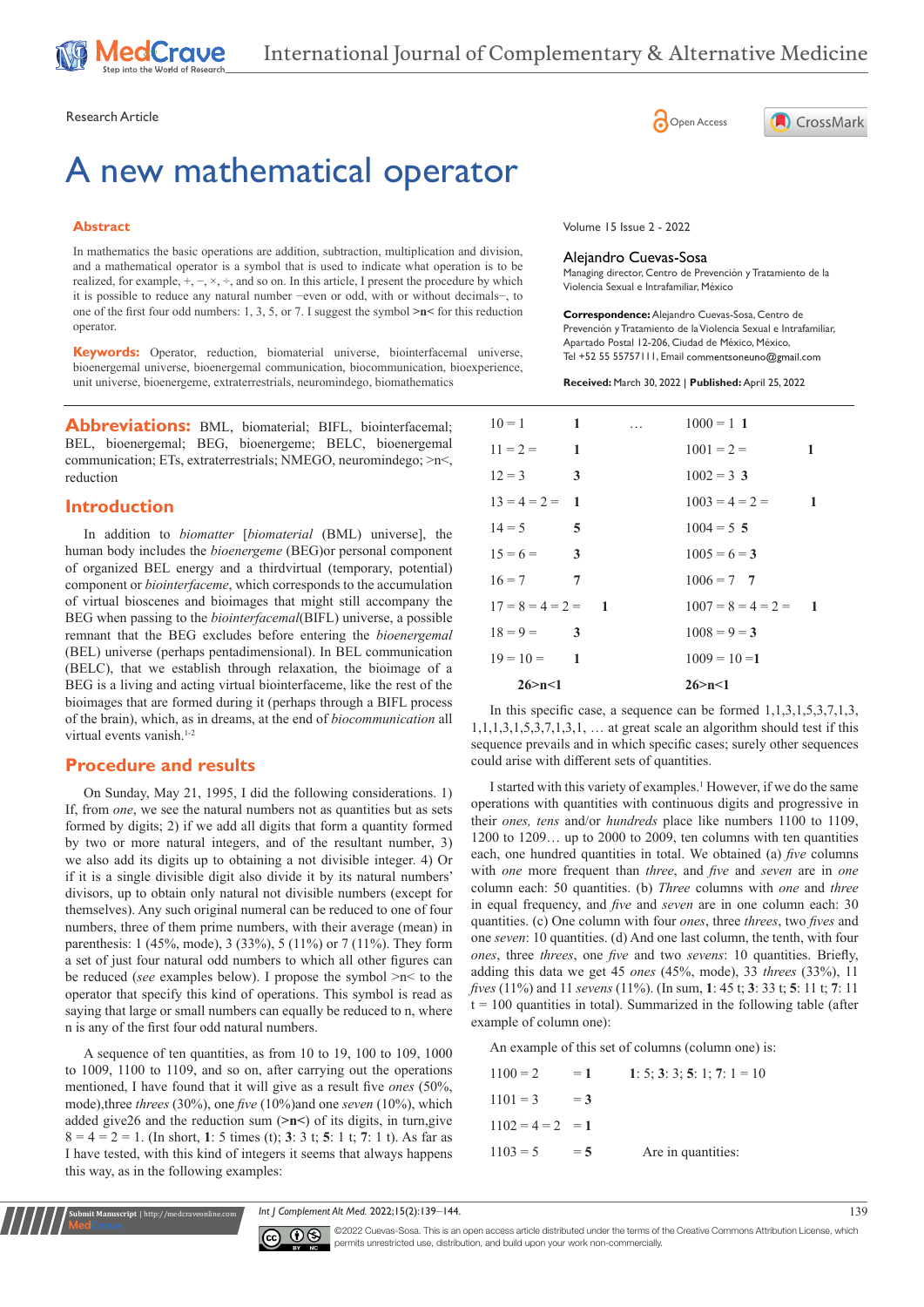| $1104 = 6 = 3$         | 1: 0, 2, 6, 8, 9                                              |
|------------------------|---------------------------------------------------------------|
| $1105 = 7 = 7$         | 3: 1, 4, 7                                                    |
| $1106 = 8 = 4 = 2 = 1$ | 5:3                                                           |
| $1107 = 9 = 3 = 3$     | 7:5                                                           |
| $1108 = 10 = 1$        |                                                               |
| $1109 = 11 = 2 = 1$    |                                                               |
|                        | Accumulating ten columns (one to ten) of ten quantities each: |
| 1100-1109              | 1: 5 t; 3: 3 t; 5: 1 t; 7: 1 t a)                             |
| 1200-1209              | 1: 4 t; 3: 4 t; 5: 1 t; 7: 1 t b)                             |
| 1300-1309              | 1: 5 t; 3: 3 t; 5: 1 t; 7: 1 t a)                             |
| 1400-1409              | 1: 4 t; 3: 3 t; 5: 2 t; 7: 1 t c)                             |
| 1500-1509              | 1: 4 t; 3: 4 t; 5: 1 t; 7: 1 t b)                             |
| 1600-1609              | 1: 4 t; 3: 3 t; 5: 1 t; 7: 2 t d)                             |
| 1700-1709              | 1: 5 t; 3: 3 t; 5: 1 t; 7: 1 t a)                             |
| 1800-1809              | 1: 4 t; 3: 4 t; 5: 1 t; 7: 1 t b)                             |
| 1900-1909              | 1: 5 t; 3: 3 t; 5: 1 t; 7: 1 t a)                             |
| 2000-2009              | 1: 5 t; 3: 3 t; 5: 1 t; 7: 1 t a)                             |
|                        | $45 + 33 + 11 + 11 = 100$                                     |
|                        |                                                               |

- **1**: 45 t (45%)
- **3**: 33 t (33%)
- **5**: 11 t (11%)
- **7**: 11 t (11%)
- 100 (100 %) quantities

Same result with different quantities is obtained if, for example, we take a column of ten figures from 10000 to 10009 (column eleven), from 100000 to 100009 and from 100100 to 100109 (columns 12 and 13), from 1000000 to 1000009 and in a million we vary the hundreds from 1000100 to 1000109, 1000200 to 1000209, ... up to 1000900 to 1000909, we have ten columns of ten figures (columns 14 to 23) with the digit of the hundreds from one to nine. From 1001000-1001009 is column 24 and from 1002000-1002009 is column 25. All 25 columns of 10 quantities each.

Briefly, the total of 250 quantities distributed in 25 columns of 10 quantities each is made up of the following figures: **1-10)** From 1100-1109, 1200-1209, … to 1900-1909, 2000-2009 are the columns from 1 to 10 of ten quantities each, 100 quantities in total. **11)** From 10000-10009 is column 11 of 10 quantities in total. **12-13)** From 100000-100009 and from 100100-100109 are columns 12 and 13 of ten quantities each, 20 quantities in total. **14-23)** From 1000000- 1000009, 1000100-1000109, 1000200-1000209, … up to 1000900- 1000909 are columns 14 to 23, 10 columns of ten quantities each, 100 quantities in total. **24)** From 1001000-1001009 is column 24 of 10 quantities in total. **25)** From 1002000-1002009 is column 25 of 10 quantities in total. **1-25**) Adding figures:  $100 + 10 + 20 + 100 + 10 + 10$  $= 250$  quantities in total.

As expected, in this arbitrary combination of ten columns (14 to 23) of ten figures each, I also obtained (a) *five* columns with *one* more frequent than *three*, and *five* and *seven* are in *one* column each: 50 quantities. (b) *Three* columns with *one* and *three* in equal frequency,

and *five* and *seven* are in one column each: 30 quantities. (c) One column with four *ones*, three *threes*, two *fives* and one *seven*: 10 quantities. (d) And one last column, the tenth, with four *ones*, three *threes*, one *five* and two *sevens*: 10 quantities. Accumulating 45 *ones* (45%), 33 *threes* (33%), eleven *fives* (11%) and eleven *sevens* (11%), 100 quantities in total (100%). As shown in the following table (after example of column 20):

Example of column 20: **1**: 4 t; **3**: 3 t; **5**: 1 t; **7**: 2 t = 10

| 1000600                              | $=7$                                                        |
|--------------------------------------|-------------------------------------------------------------|
| $1000601 = 8 = 4 = 2 = 1$            |                                                             |
| $1000602 = 9$ = 3 Are in quantities: |                                                             |
| $1000603 = 10$                       | $= 11: 1, 3, 4, 6$                                          |
| $1000604 = 11 = 2$ = 13: 2, 5, 8     |                                                             |
| $1000605 = 12$                       | $= 35:7$                                                    |
| $1000606 = 13 = 4 = 2 = 17: 0, 9$    |                                                             |
| $1000607 = 14$                       | $=$ 5                                                       |
| $1000608 = 15 = 6$ = 3               |                                                             |
| $1000609 = 16$<br>$=7$               |                                                             |
|                                      | Accumulating ten columns (14 to 23) of ten quantities each: |
| 1000000-1000009                      | 1: 5 t; 3: 3 t; 5: 1 t; 7: 1 t; a)                          |
| 1000100-1000109                      | 1: 5 t; 3: 3 t; 5: 1 t; 7: 1 t; a)                          |
| 1000200-1000209                      | 1: 4 t; 3: 4 t; 5: 1 t; 7: 1 t; b)                          |
| 1000300-1000309                      | 1: 5 t; 3: 3 t; 5: 1 t; 7: 1 t; a)                          |
| 1000400-1000409                      | 1: 4 t; 3: 3 t; 5: 2 t; 7: 1 t; c)                          |
| 1000500-1000509                      | 1: 4 t; 3: 4 t; 5: 1 t; 7: 1 t; b)                          |
| 1000600-1000609                      | 1: 4 t; 3: 3 t; 5: 1 t; 7: 2 t; d)                          |
| 1000700-1000709                      | 1: 5 t; 3: 3 t; 5: 1 t; 7: 1 t; a)                          |
| 1000800-1000809                      | 1: 4 t; 3: 4 t; 5: 1 t; 7: 1 t; b)                          |
| 1000900-1000909                      | 1: 5 t; 3: 3 t; 5: 1 t; 7: 1 t; a)                          |
|                                      | $45 + 33 + 11 + 11 = 100$                                   |
| $1 = 45$ t (45%)                     |                                                             |
| $3 = 33$ t (33%)                     |                                                             |
| $5 = 11$ t (11%)                     |                                                             |
| $7 = 11$ t (11%)                     |                                                             |
| $100(100\%)$ quantities              |                                                             |

I extended the exercise to 25 columns of ten quantities each in total and the frequency behaved following the same trend, with *14* columns of ten figures (56%) in which *one* is more frequent than *three* (and *five* and *seven* are in a column each); followed by *7* columns (28%) in which *one* and *three* are found in equal frequency(and *five* and *seven* are in one column each); two columns with four *ones*, three *threes*, two *fives* and one *seven*(11%); and two columns with four *ones*, three *threes*, one *five* and two *sevens* (11%). A summary of these data is presented in the following table:

**1**: 5 t; **3**: 3 t; **5**: 1 t; **7**: 1 t 14 (56%) **1**: 4 t; **3**: 4 t; **5**: 1 t; **7**: 1 t 7 (28%)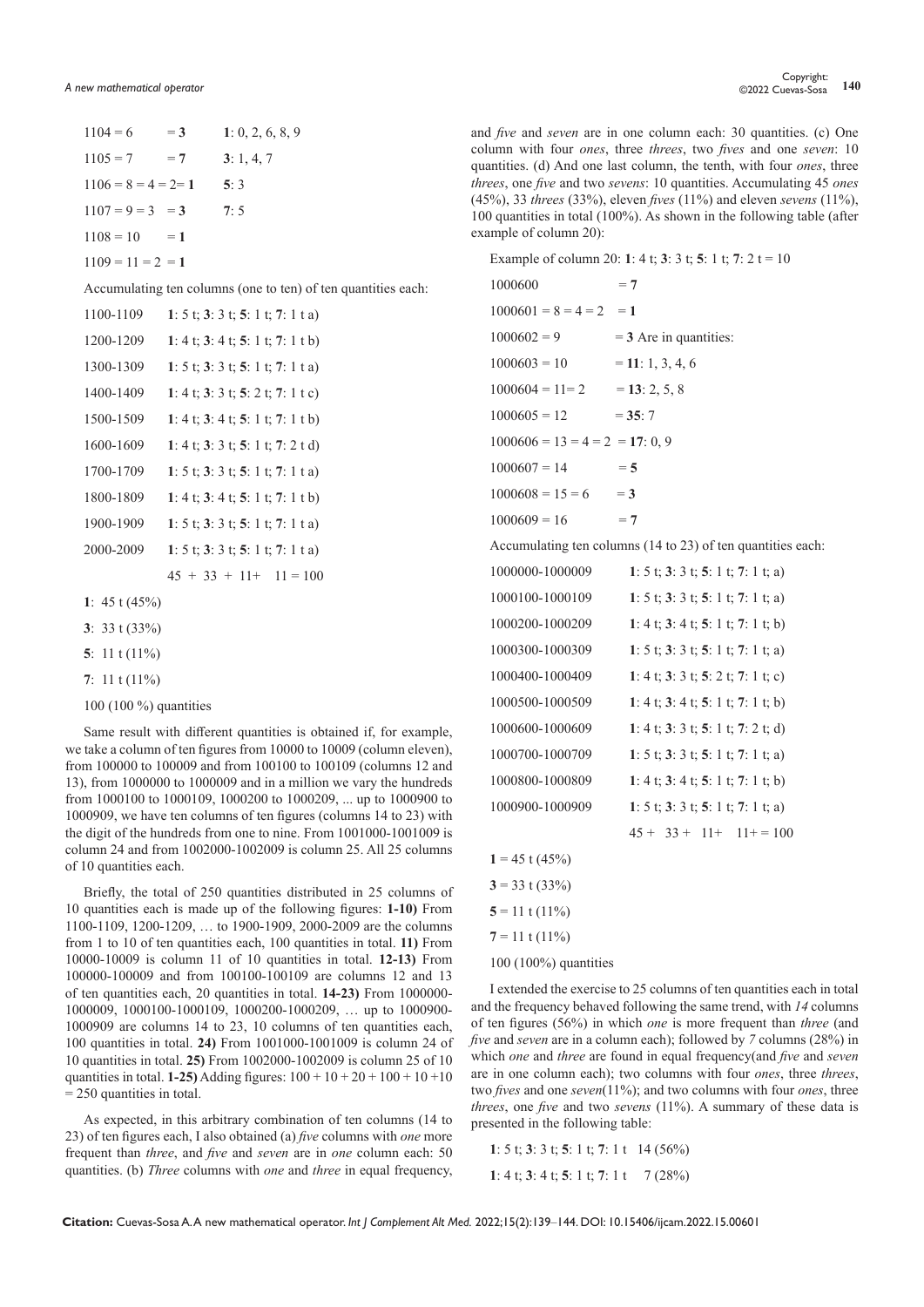| 1: 4 t; 3: 3 t; 5: 2 t; 7: 1 t 2 $(8\%)$ |  |
|------------------------------------------|--|
| 1: 4 t; 3: 3 t; 5: 1 t; 7: 2 t 2(8%)     |  |
| $25(100\%)$ columns                      |  |

From the *25 columns* of ten quantities each, *250 quantities* in total are obtained, in *114* times (45.6%) the reduction **(>n<**) ended in *one*, *82* times (32.8%) the reduction (**>n<**) ended in *three*, *27* (10.8%) times in *five*and *27* (10.8%) times in *seven*: 114 + 82 + 27 + 27 = 250 (100%) were the figures that I reduced (**>n<**) to its lowest natural number. See the following table:

**1**: 114 t (45.6%)

- **3**: 82 t (32.8%)
- **5**: 27 t (10.8%)
- **7**: 27 t (10.8%)
- 250 (100%) quantities

Succinctly, according to the ending from **zero** to **nine** (in the ones place) of the **250** quantities, to what number of the first four odd natural numbers was each one reduced (**>n<**)? Reducing the **250** quantities, **114** quantities were reduced (**>n<**) to **1;82** to **3;27** to **5**; and **27** to **7**.

Of the **114 quantities** that were reduced (**>n<**) to **1**, in 14 the last number they had was **0** (see column one), in 12 it was **1**, in 11 it was **2**, in 11 it was **3**, in 8 it was **4**, in 9 it was **5**, in 11 it was **6**, in 12 was **7**, in 12 was **8**, and in 14 was **9**.

Of the **82 quantities** that were reduced (**>n<**) to **3**, in 7 the last number they had was **0**, in 9 it was **1**, in 9 it was **2**, in 7 it was **3**, in 9 it was **4**, in 9 it was **5**, in 7 it was **6**, in 9 was **7**, in 9 was **8**, and in 7 was **9**.

Of the **27 quantities** that were reduced (**>n<**) to **5**, in 2 the last number they had was **0**, in 2 it was **1**, in 3 it was **2**, in 5 it was **3**, in 5 it was **4**, in 2 it was **5**, in 2 it was **6**, in 2 was **7**, in 2 was **8**, and in 2 was **9**.

Of the **27 quantities** that were reduced (**>n<**) to **7**, in 2 the last number they had was **0** (see column twenty), in 2 it was **1**, in 2 it was **2**, in 2 it was **3**, in 3 it was **4**, in 5 it was **5**, in 5 it was **6**, in 2 was **7**, in 2 was **8**, and in 2 was **9**.

Summarized in the following table:

**1**: **0**: 14 t; **1**: 12 t; **2**: 11 t; **3**: 11 t; **4**: 8 t; **5**: 9 t; **6**: 11 t; **7**: 12 t; **8**: 12 t; 9: 14 t =  $114$  t (45.6%)

**3**: **0**: 7 t; **1**: 9 t; **2**: 9 t; **3**: 7 t; **4**: 9 t; **5**: 9 t; **6**: 7 t; **7**: 9 t; **8**: 9 t; 9:  $7t = 82t (32.8%)$ 

**5:0**: 2 t; **1**: 2 t; **2**: 3 t; **3**: 5 t; **4**: 5 t; **5**: 2 t; **6**: 2 t; **7**: 2 t; **8**: 2 t; 9:  $2 t = 27 t (10.8\%)$ 

**7:0**: 2 t; **1**: 2 t; **2**: 2 t; **3**: 2 t; **4**: 3 t; **5**: 5 t; **6**: 5 t; **7**: 2 t; **8**: 2 t; 9: 2 t =  $27$  t (10.8%)

**250** (100%)

When I used ten quantities with discontinuous digits but progressive in their *ones* place 1970 to 1979, once again I got *five ones* (50%, mode), *three threes* (30%), *one five* (10%) and *one seven* (10%). In sum, **1**: 5 t; **3**: 3 t; **5**: 1 t; **7**: 1 t = 10

| $1970 = 17 = 8 = 4 = 2 =$ |   |
|---------------------------|---|
| $1971 = 18 = 9 = 3$       | 3 |
| $1972 = 19 = 10 =$        |   |

| $1973 = 20 = 2 =$         | 1 |
|---------------------------|---|
| $1974 = 21 = 3$           | 3 |
| $1975 = 22 = 4 = 2 =$     | 1 |
| $1976 = 23 =$             | 5 |
| $1977 = 24 = 6 =$         | 3 |
| $1978 = 25 = 7 =$         | 7 |
| $1979 = 26 = 8 = 4 = 2 =$ | 1 |
| 1: $5 \tbinom{50\%}{0}$   |   |
| 3: $3 \tbinom{30\%}{0}$   |   |
| 5: 1 t $(10\%)$           |   |
| 7: 1 t $(10\%)$           |   |
| 10 $(100\%)$              |   |
|                           |   |

Likewise, when using *ten* discontinuous and non-progressive figures, six with two decimals and four without decimals, the result was *five ones* (50%), *three threes* (30%), *zero fives* (00%) and *two sevens* (20%). With *eleven* discontinuous and non-progressive figures, seven with decimals and four without decimals, I obtained *five ones* (45.45%), *four threes* (36.36%), *zero fives* (0.0%) and *two sevens* (18.18%). With *twelve* discontinuous and non-progressive figures, eight with decimals and four without decimals, I obtained *five ones* (41.67%), *five threes* (41.67%), *zero fives* (0.0%) and *two sevens* (16.66%). With *thirteen* figures, nine with two decimals and four without decimals, I got *five ones* (38.46%), *five threes* (38.46%), *zero five*s (0.0%) and *three sevens* (23.08%). *One* remains as the most frequent number or mode (*see* next table).

| $3776408.89 = 52 =$          | 7                          |
|------------------------------|----------------------------|
| $1278419.31 = 36 = 9 =$      | 3                          |
| $995439.57 = 51 = 6 =$       | 3                          |
| $180011.85 = 24 = 6 =$       | 3                          |
| $60776.69 = 41 = 6 =$        | 3                          |
| $272942.48 = 38 = 11 = 2$    | 1                          |
| $20500.49 = 20 = 2$          | 1                          |
| $20500.00 = 7 =$             | 7                          |
| $538783714 = 46 = 10 =$      | 1                          |
| $395760253 = 40 = 4 = 2 = 1$ |                            |
| $123456789 = 45 = 9 =$       | 3                          |
| $372457609 = 43 =$           | 7                          |
| $20500.40 = 11 = 2 =$        | 1                          |
| 1: $5 \tbinom{50\%}{ }$      | 1: $5 \tbinom{45.45\%}{ }$ |
| 3: $3 \tbinom{30\%}{ }$      | 3: $4 \tbinom{36.36\%}{ }$ |
| 5: 0 t $(00\%)$              | 5: 0 t $(0.0\%)$           |
| 7: 2 t $(20\%)$              | 7: $2 \tbinom{18.18\%}{ }$ |
| 10 (100%)                    | 11 (99.99%)                |
| 1: $5 \tbinom{41.67\%}{ }$   | 1: $5 \tbinom{38.46}{6}$   |
| 3: $5 \tbinom{41.67\%}{ }$   | 3: 5 t $(38.46\%)$         |

**Citation:** Cuevas-Sosa A. A new mathematical operator. *Int J Complement Alt Med.* 2022;15(2):139‒144. DOI: [10.15406/ijcam.2022.15.00601](https://doi.org/10.15406/ijcam.2022.15.00601)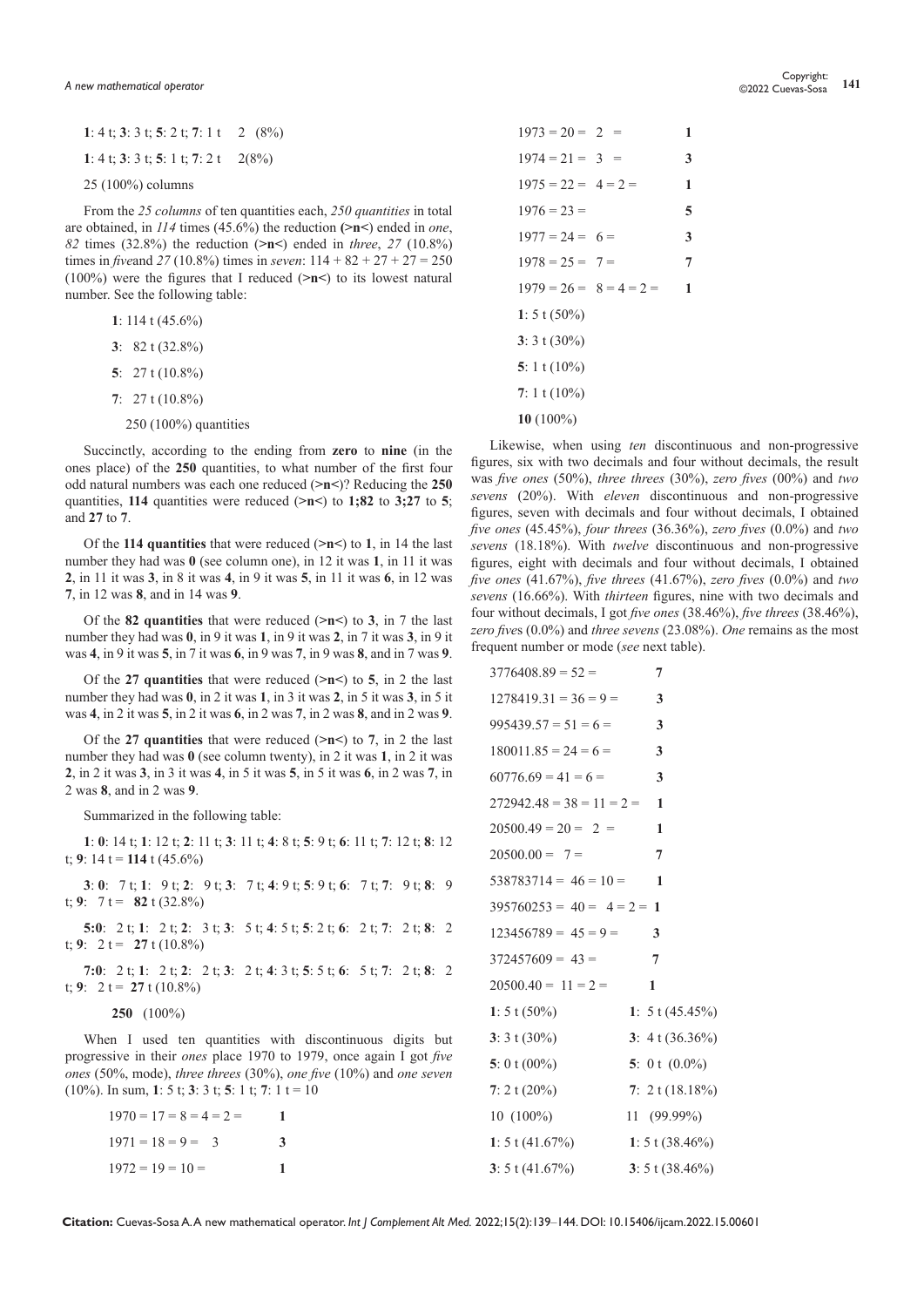| 5: 0 t $(0.0\%)$   | 5: 0 t $(0.0\%)$           |
|--------------------|----------------------------|
| 7: 2 t $(16.66\%)$ | 7: $3 \tbinom{23.08\%}{ }$ |
| $12(100\%)$        | $13(100\%)$                |

## **Comments**

In BELC of 05/23/1995 we presented the above results to three bioenergemes (BEGs) close to our bioenergemal (BEL) research. *Abdus Salam*, a physicist;*Srinivasa Ramanujan*, a mathematician; and *Bhrikiam*, an extraterrestrial (ET) man from the planet Agram located in the Andromeda constellation. I told them about the procedure and the results of the reduction (**>n<**) to the level I had developed and practiced it at that time, and they and my BEG did some exercises, all four BEGs were very enthusiastic. –*I asked them if it could be a new mathematical operator*. –*Abdus*: I consider that it is a new operator indeed. –*Bhrikiam (B*): It would be useful in its application in electronics, computing, for example. –*Ramanujan*: It is a new operator, although it starts from the basic operators already known. It is similar, for example, to the square root, it would also be a new *law* that would govern the decimal or base ten system. Not only is it fun, it's also a *BELintuition*. I do think it could be a *rule* or *law* of the decimal numbering system. –*Then, mathematical science or mathematics is the best example of the influence of the BEG on the intellectual work of the neuromindego* (NMEGO)*, frequently through one of the most important BEL functions such as intuitions.* –*Ramanujan*: [He is joyful] Yes, exactly. The clarification you make between a function of the NMEGO and the strictly intuitive function of the BEG is very important. The experience of intuitions, which we have all lived, is very satisfying. Oneself doubts how it was that you came to such an idea or answer, but it is an intuition. *–Abdus:*  [Bioenerscientiates, intuits] Indeed, mathematics and other exact sciences are fundamentally performed by the BEG function. Perhaps that is where the abstract lies, that is, not because of mathematics itself, but because it is difficult to explain how it is that certain intuitions or abstractions, bioenerscientiots and bioenerscientemes [components common to intuitions] arise or are reached. *–B:* [Joyful] I add that there have been useless efforts of many terrestrial and ET NMEGOs that have allowed themselves to go for the ambition of recognition and they have only remained with a sensation of frustration for not accepting the simple intuitions of their BEG.1

#### **Unit universe**

*We have talked about the biomaterial universe* (BMLU; discontinuous space-time, three-dimensional) *and the bioenergemal universe* (BELU)*, interconnected by the biointerfacemal universe*  (BIFLU)*, which seems to play a role similar to a fourth dimension. It would be like a universe between before* (BML) *and after* (BEL)*, it would be the proto-space-time* (proto-BML universe) *and/or the proto-BEL universe. The BEL universe would be a fifth dimension. This is summarized in the following diagram:* 

 $BMLU$  (space-time)  $\Leftrightarrow BIFLU$  (proto-space-time or proto-BELU)  $\Leftrightarrow$  BELU (BEL energy universe)

*What is your opinion about this?–Ramanujan:* Now it seems obvious to me. For BEL communication in that BIFL universe is the origin, it is the moment in which intuitions arise, like the ones you are commenting on at this moment. I will try to accompany you when you bioenerscientiate with the other invited BEGs. –*Abdus*: [Asks for the floor, while we read the comment, he bioenerscientiated the BIFL universe as constant, origin and present continuous] The BIFL universe is related to some experiments we did with rings and the ruler [that could be rotated in all ways without changing its characteristics

and functions], this continuous present is given. –*B*: [Shows very interested] What I hear is very interesting and now understandable. The existence of the BIFL universe, which you were able to intuit very well in some bioexperience, is necessary for the biointeraction between the BML universe and the BEL universe to exist throughout the [unit] universe. This approach would help to understand that there is only one [unit] universe, and that in the BIFL universe the present is continuous. That is why proto-space-time is associated with subatomic levels. –*Shows the bioscene of the spin of a particle*. 1

## **BEL mathematics**

*Did terrestrial humanity discover the mathematics that already exists in the phenomena of nature or did it invent mathematics to interpret these natural phenomena or did it both discover and invent both types of mathematics?* –*Ramanujan*: [Smiles joyful] Look, now I can tell you that terrestrial humanity discovers and invents both types of mathematics. Discover and invent because there is an exchange of intuitions coming from the same BEL energy in unit nature. The BEG and the NMEGO play a very important role in this process. – *Abdus*: The first option is what has happened. Let us clarify that the BEG of terrestrial humanity discovers mathematics in the phenomena of nature and in collaboration with the NMEGO is that it interprets these phenomena, elaborating mathematics theoretically. –*B*: I agree with Abdus. –*What is the origin of the mathematics that has been developed in the BML universe?* –*Ramanujan*: The intuitions. – *Abdus*: The origin has been propitiated by the BEG as we have just commented. It is through the intuitions that are experienced from the earliest childhood, for example, when the infant recognizes his/ her space. –*B*: That may be a universally applicable approach. –*Can we suppose that some BEL mathematics or biomathematics of the BEL universe could eventually be developed?* –*Ramanujan*: Yes, it is possible. [It would be] as limited as in the BML universe, but full of surprises. –*Abdus*: Following this same approach we can say that in the BML universe implicitly and involuntarily, at least in part, the BEG has already tried to develop these BEL mathematics or biomathematics, only they have not been considered as such. –*B*: I totally agree with Abdus, in fact, the discovery of the [BML] universe has been due to the intuitions that the BEG has had, and the NMEGO is the one that has distorted that bioinformation. –*How would you define bioenergemal mathematics or biomathematics?* – *Ramanujan*: [Bioenerscientiates and jokes] They would be intuitions to the n… BEL mathematics or biomathematics would be the BEG's solution to a problematic situation that the NMEGO poses. –*Abdus and Bhrikiam*: It is the BEL communication capacity of the BEG both with the BEL energy in general and with the NMEGO in particular. *–From what numerical base do the mathematics you use start?* –*B*: It is an alphanumeric base.<sup>1</sup>

#### **Extraterrestrials, space travelers**

*Have you heard of any humanity that has disappeared as a result of internal war conflicts or for any other reason?* –*B*: Due to armed conflicts, no humanity has disappeared, but changes in environmental conditions have caused several humanities to become extinct. In the whole [BML] universe there may be a hundred or more than a hundred. The most common cause has been the misuse of chemicals. –*Abdus*: Bhrikiam's answer seems insufficient, perhaps he meant that in the harmful use of chemical products, and I would add bacteriological as well, even their use as weapons. –*Ruth*: Bhrikiam smiles, pats Abdus on the back. –*B*: It is true what you say. –*Why didn't you want to say it, Bhrikiam?* –*B*: I stayed with the most basic. –*What do you think Abdus, why didn't Bhrikiam want to say it?* –*Abdus*: Because perhaps, although it is obvious, he doesn't know it.1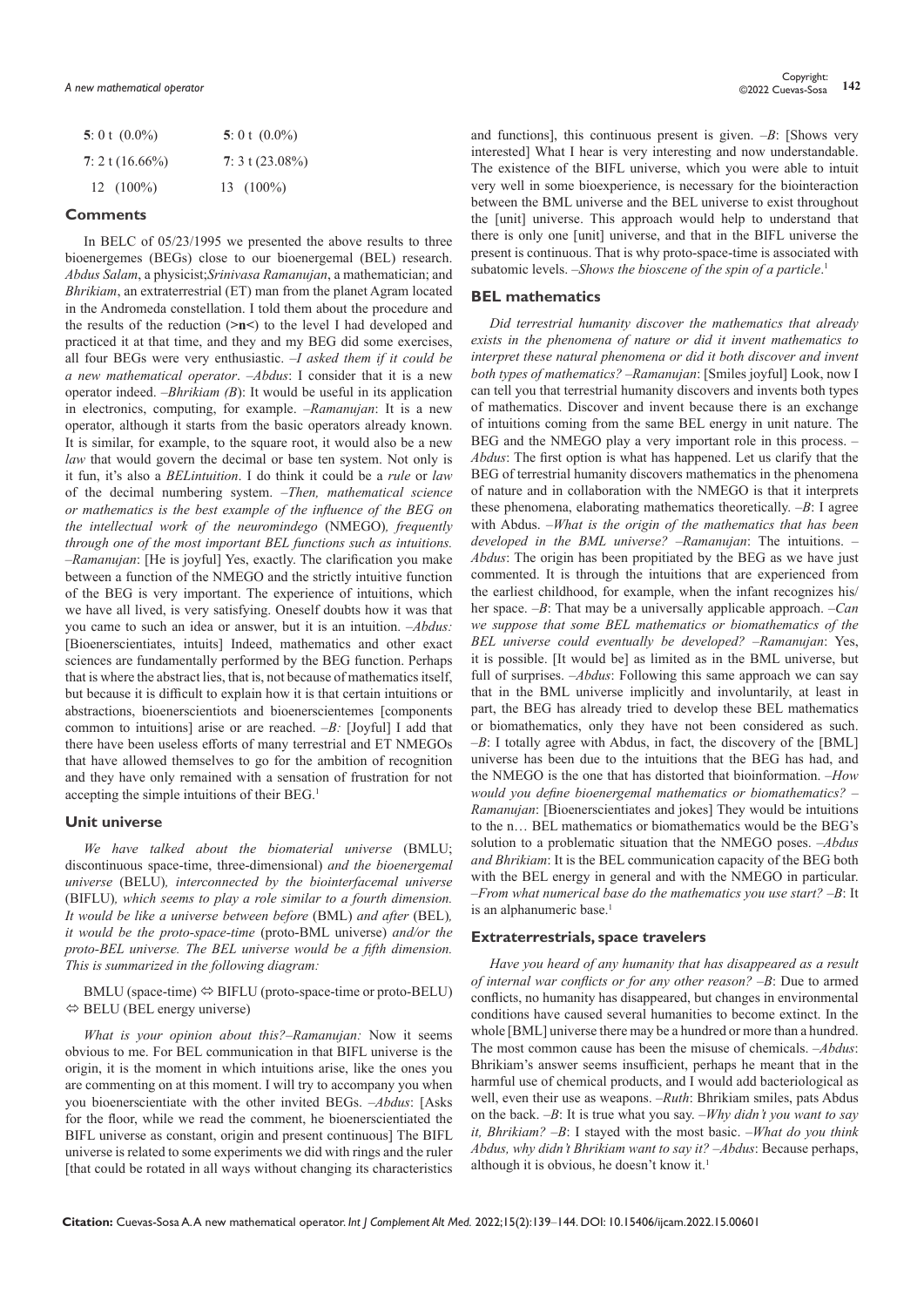## **ETs on earth**

*ACS: Do you know of any extraterrestrial humanity that, like the terrestrial, can survive in the open on the surface of the Earth, and without protection breathe our atmosphere? –Bhrikiam* (B)*:* In such conditions I do not know extraterrestrial humanity that could do it. –*Do you know of any extraterrestrial humanity that, like the terrestrial, has a body with: 1) Circulatory system, heart and through its veins and arteries circulate blood or something similar? –B*: 1) No, there are no such conditions. *2) respiratory system or the like?*  2) The different extraterrestrial humanities have adapted to the different life conditions in which they find themselves, but there is no other humanity with the conditions that are known of the terrestrial humanity. *3) Sexually reproducing or the like?* 3) No. Possibly there is some extraterrestrial humanity that reproduces in a similar way but not the same. *4) Nervous system, brain and peripheral nerves or the like?* 4) Of course, the nervous system is essential for interaction with the outside world. But that does not make them equal, they are only similar, each humanity has its own characteristics. *5) Digestive system or the like?* 5) I would tell you the same thing, it has the function, but it is not exactly the same. *6) Musculoskeletal system or the like?* 6) I tell you the same. *7) Endocrine system and hormones or something similar?* 7) Same. *8) Skin or something similar?* 8) Same. *9) With fingers and toes or something similar?* 9) No, I don't know any other humanity that has fingers and toes. *10) That transmit their hereditary characteristics through the DNA molecule?* 10) Same. *11) Are the physical characteristics of each of the different extraterrestrial and terrestrial humanities unique, then?* 11) That's right, the characteristic that unifies all of them is the BEL energy. *12) At this moment Ruth sneezes and we ask Bhrikiam if they sneeze*. 12) [Smiles] No. –*Abdus*: If we met between the different extraterrestrial and terrestrial humanities, we would perceive each other as rare biospecies. However, one and the other could intuit affinities for the same BEL energy existing in all of them. –*Ruth*: Bhrikiam was surprised and pleased by these questions that had not occurred to him. –*Abdus*: In summary, the terrestrial and extraterrestrial humanities are an example of the extraordinary biocreative capacity of BEL energy. –*Ramanujan*: I thank you for waking me up again. *–B:* We hope that the time will come when the terrestrial and extraterrestrial humanities can share their knowledge in this simple way, as happens through BEL communication.<sup>1</sup>

#### **Dian Fossey and the mountain gorillas**

BELC 03/09/2007. *We told Abdus and Bhrikiam that, regarding the waste of natural resources, we would like to invite Dian Fossey,she was an ethologist by profession. In the area of the Virunga volcanoes in Rwanda, Central Africa, she studied the behavior of mountain gorillas for nearly two decades and where she was killed by poachers*. *When mentioning the African continent, a bioscene of the jungle is observed and a thin woman appears there. We invite her to stay close to where Abdus and Bhrikiam are, and introduce her to them. What do you say of human attitudes regarding the conservation of ecosystems and natural resources in general? –Dian:* There is no limit for the human to cause all kinds of destruction. Against nature or against human life*. –What do you opine is due to this human attitude? –*To ambition, to the search for power; to trivial life, to ignorance. [Shows very upset] They feel like 'gods' and owners of the world. They take over what has no owner, they take over everything. They continue to behave 'primitively'. We still live trapped in a reality that we do not know, and we supposed to be free and we suppose to dominate others. But we do not know much about this freedom that exists in the BEL universe. Also, this is a serious mistake, I mean not knowing

the BEL universe. That makes life like being imprisoned or trapped by the NMEGO itself. Now I understand my mistakes... –*Then, we invited Digit, one of the gorillas she studied and with whom she established strong emotional ties. Digit appears, walks over to her and pats her head. Digit, do you want to make Dian intuit something?* –*Digit*: You also taught me to sing with my heart. –*Surprisingly, she invites Digit*: Tell them if we come from the same biospecies. –*Digit*: [Moves or shakes his head denying, similar to the human movement] No, although we know how to sing the same with our hearts. –*Abdus*: [Bhrikiam and Abdus smile] I call that intelligence; I mean Digit's answer. –*Ruth*: Bhrikiam is perplexed and doesn't know what to say... –*Dian, what do you opine?* –*Dian*: I continue to learn from them, because their feelings are not affected by what they experienced. – *Ruth*: Spontaneously, Dian asks Digit: When they killed you, how do you live it? –*Digit*: I don't know what you're telling me, I'm here and fine. –*Abdus, how about Digit's intelligence?* –*Abdus*: Remarkable.1

#### **Innate numerical aptitude**

Daniel Tammet speaks of the "numerical instinct" complementary to the Chomskian "instinct of language" and is based on studies some authors have carried out on five-month-old infants who fix their gaze for a longer time when the number of objects they are looking at on a screen change. Moreover, in children who do not yet know the rules of arithmetic, researchers have also been able to demonstrate that they can do addition and subtraction. Just like Abdus Salam has also emphasized before (*see* above: *BEL mathematics* paragraph),<sup>1</sup> both Chomsky and Tammet, at different BELCs, have agreed that the personal BEG plays an outstanding role in both to learn a language and to do some arithmetic operations in early childhood.<sup>2-4</sup>

# **Conclusions**

- 1. Every number composed by even and/or odd natural units, consecutive or discontinuous, still by adding their decimals just as natural numbers, can be reduced  $(\geq n \leq)$  to one of the first four odd natural numbers by means of this new operator.<sup>5</sup>
- 2. This sequence of first four odd natural numbers could give the opportunity to store large quantities of numerical data regarding four different varieties of events, subjects, objects or information.
- 3. An expert on informatics could ratify and widen these findings and prepare an algorithm to store any kind of data, information, traits or values, based on these first four odd numbers. Also, he/ she could find other possible applications.
- 4. Electronics could also benefit with this new operator  $(\geq n \leq)$ .
- 5. Game theory could make one based on this new operator.
- 6. When one remembers someone, it is very likely that the personal BEG and that of the other person are biocommunicating. Which happens both between BEGs that are in the BMLU, just as we know that it happens between a BEG of the BMLU and another of the BELU (or both in the BELU). In this way events, experiences or sensations are also induced, or that these do not occur.
- 7. Remembering that one knew what one does not remember means that one still knows it.
- This is different from not remembering that one knew what one does not remember. Like who are the sons or daughters of the person, who is her partner, or that the affected person has to eat or breathe, as happens in severe senile dementia.1-2